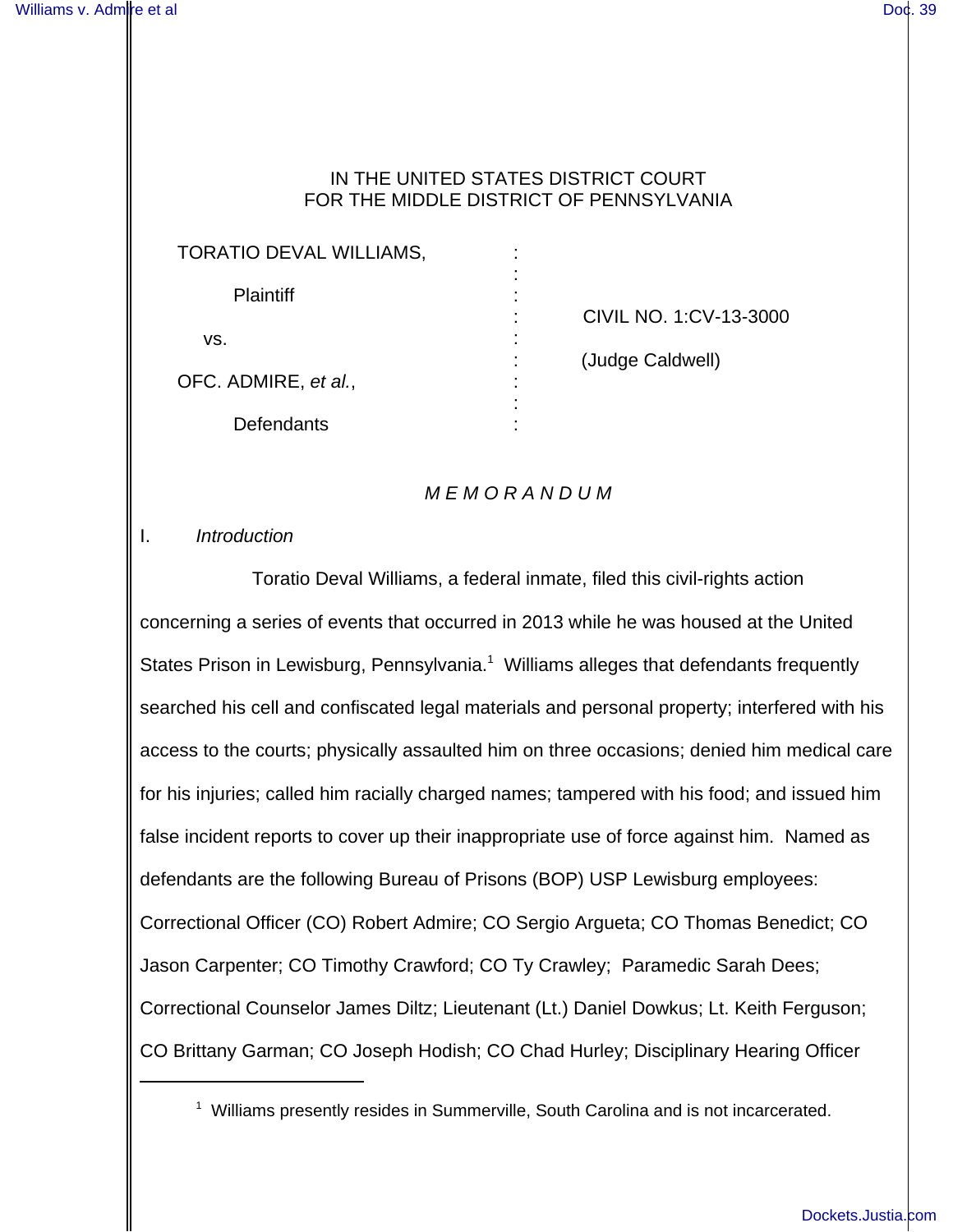(DHO) Angelo Jordan; CO Michael Kemmerer; Phlebotomist Kimberly Lindsey; Lt. Roger Miller; CO Brandon Mottern; CO Joshua Oldt; Lt. Shannon Prutzman; Lt. Jerame Sherman; CO Tara Stackhouse; CO Brian Wertz; and Associate Warden David Wilson. (Doc. 1, Compl.)

Presently before the court is the Defendants' motion to dismiss and motion for summary judgment. (Doc. 15, Mot. to Dismiss and Mot. For Summ. J.) The motion is properly supported with a statement of undisputed material facts, brief, and exhibits. (See Docs. 32 and 33). In addition to seeking dismissal of the Complaint on the basis of Williams' alleged failure to exhaust his administrative remedies, Defendants attack the merits of each of Williams' claims. Williams filed a "Declaration in Opposition to [Defendants'] Motion." (See Doc. 36, Br. in Opp'n Mot. Summ. J.). He did not file a response to Defendants' statement of undisputed facts. $2$  However, Williams suggests the Regional Director improperly rejected his administrative remedies due to bias. In their reply, Defendants point out that when given the opportunity to correct or re-file his administrative remedies that were rejected by the Regional Director, Williams failed to do so. (See Doc. 38).

As the issue of Williams' exhaustion of administrative remedies is dispositive of Defendants' motion, the court need not address the remaining defenses presented. For

<sup>&</sup>lt;sup>2</sup> Because Williams failed to file a Statement of Material Facts in response to Defendants' submission, the facts as set forth in Defendants' statement will be deemed admitted pursuant to M.D. Pa. Local Rule 56.1.See Smith v. Addy, 343 F. App'x 806, 808 (3d Cir. 2009) (District Court entitled to deem Defendants' statement of facts as admitted due to Plaintiff's failure to file a counter-statement of material facts).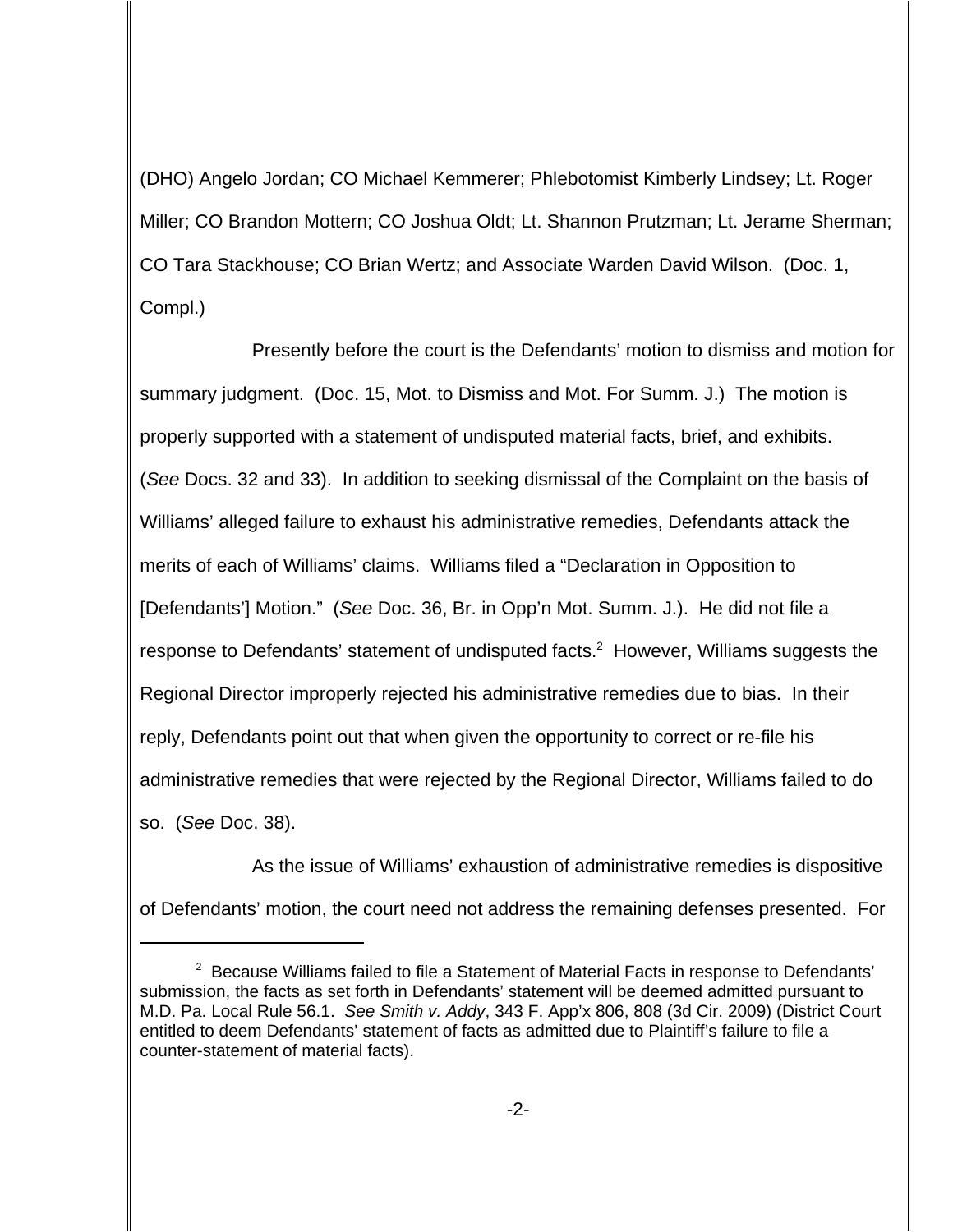the reasons that follow, the defendants' motion for summary judgment is granted because Williams has failed to exhaust his administrative remedies with regard to any of the claims presented in his Complaint.

### II. Standard of Review

Because the court will consider matters outside of the pleadings, Defendants' motion will be treated as one for summary judgment.

Summary judgment is proper where "the movant shows that there is no genuine dispute as to any material fact and the movant is entitled to judgment as a matter of law." Fed. R. Civ. P. 56(a). In making this evaluation, the court must determine "whether the pleadings, depositions, answers to interrogatories, admissions on file, and affidavits show that there is no genuine issue of material fact and whether the moving party is therefore entitled to judgment as a matter of law." MacFarlan v. Ivy Hill SNF, LLC, 675 F.3d 266, 271 (3d Cir. 2012)(citing Celotex Corp. v. Catrett, 477 U.S. 317, 322, 106 S.Ct. 2548, 2552, 91 L.Ed.2d 265 (1986)).

"[T]he mere existence of some alleged factual dispute between the parties will not defeat an otherwise properly supported motion for summary judgment; the requirement is that there be no genuine issue of material fact." Anderson v. Liberty Lobby, Inc., 477 U.S. 242, 247-48, 106 S.Ct. 2505, 2509-10, 91 L.Ed.2d 202 (1986). "Material facts are those 'that could affect the outcome' of the proceeding, and 'a dispute about a material fact is genuine if the evidence is sufficient to permit a reasonable jury to return a verdict for the nonmoving party." Roth v. Norfalco, 651 F.3d 367, 373 (3d Cir. 2011) (citing Lamont v. New Jersey, 637 F.3d 177, 181 (3d Cir. 2011)).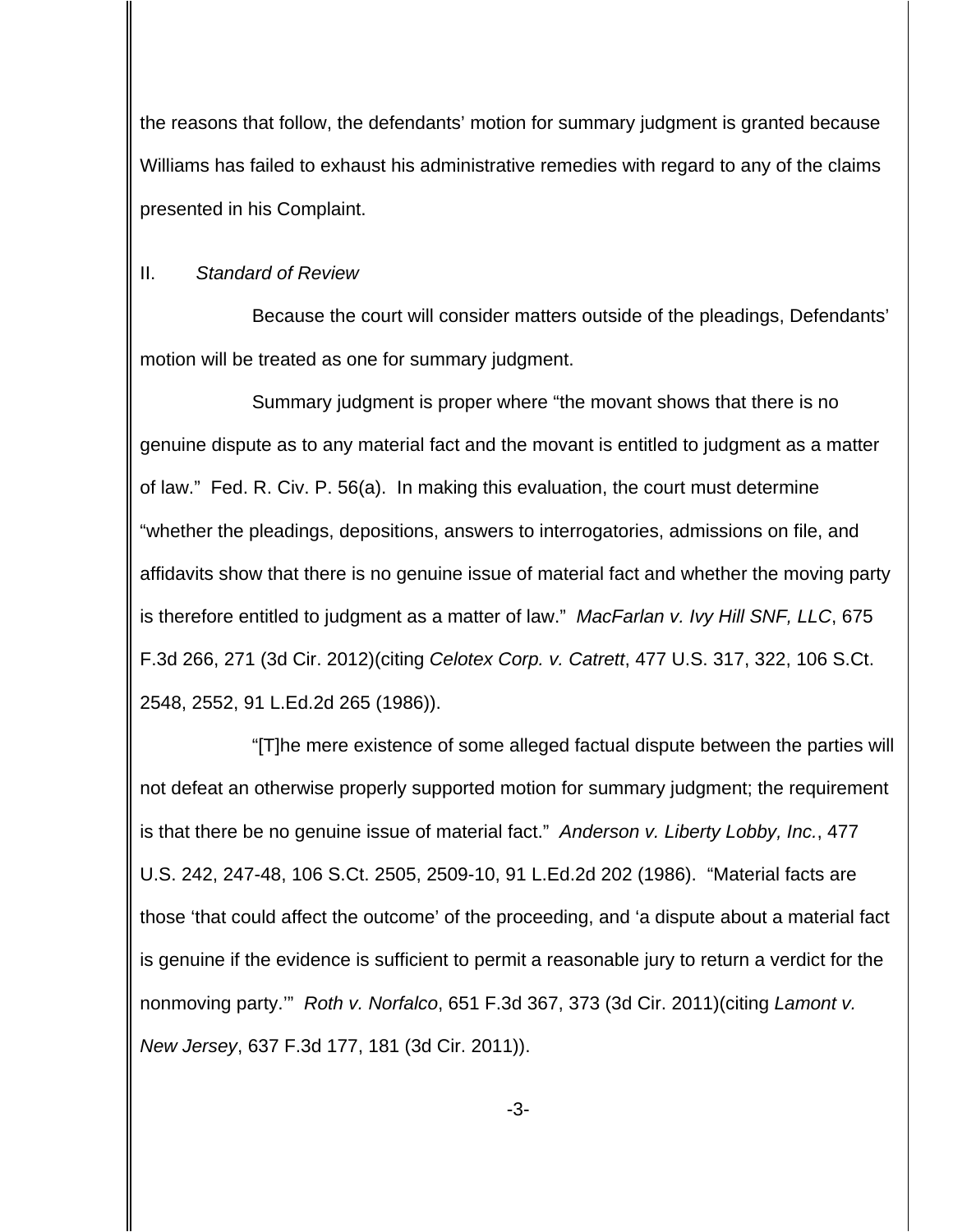"[S]ummary judgment is essentially 'put up or shut up' time for the non-moving party: the non-moving party must rebut the motion with facts in the record and cannot rest solely on assertions made in the pleadings, legal memoranda, or oral argument." Berckeley Inv. Group, Ltd. Colkitt, 455 F.3d 195, 201 (3d Cir. 2006). The moving party has the burden of showing the absence of a genuine issue of material fact, but the nonmoving party must present affirmative evidence from which a jury might return a verdict in the nonmoving party's favor. Liberty Lobby, 477 U.S. at 256-57, 106 S.Ct. at 2514. Allegations made without evidentiary support may be disregarded. Jones v. UPS, 214 F.3d 402, 407 (3d Cir. 2000).

# III. Background

# A. Allegations of the Complaint

The allegations of the Complaint consist of several distinct events that occurred in 2013 while Williams was incarcerated at USP Lewisburg. (Doc. 1, Compl.)

Williams claims Defendants Admire, Mottern, Garman and Ferguson searched his cell on July 8, 2013, and threw away some of his legal documents. (Id., ECF p. 2).

On July 12, 2013, Williams alleges Defendant Garman lied when she said that Plaintiff masturbated in front of her. Garman did not issue Williams an incident report but she did call him a "monkey." (Id., ECF p. 3).

Williams alleges his cell was searched again on July 21, 2013, this time by Defendants Benedict, Admire and Mottern. He claims they confiscated legal materials and personal property without issuing him the required confiscation form. (Id.)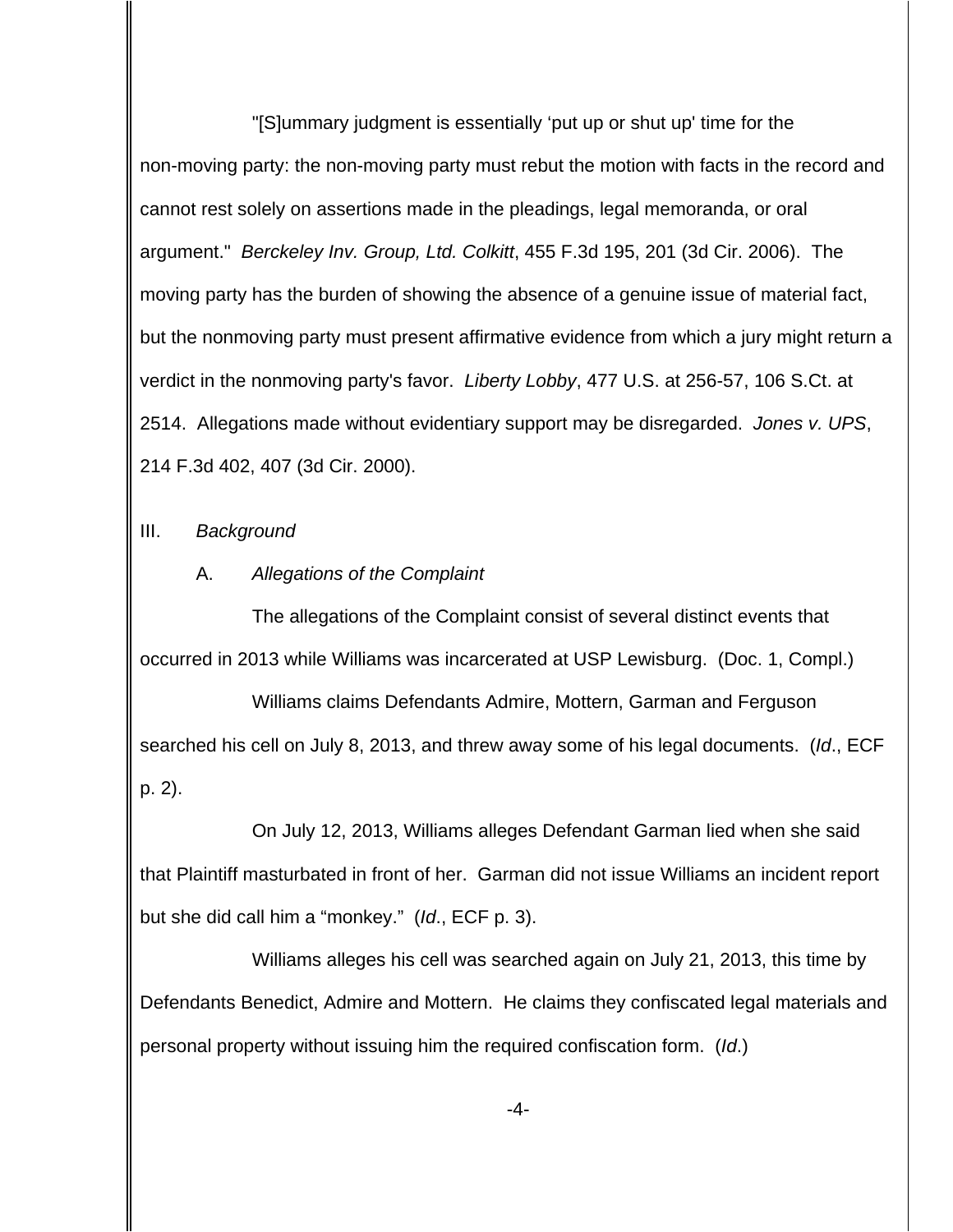On September 10, 2013, Defendants Ferguson, Hurley, Stackhouse, Miller and Paramedic Dees came to his cell and told him "to pack up." (Id., ECF p. 7). Williams told his cellmate "don't go to the door they might spray gas in the cell." (Id.) Williams told the officers that they should not use mace on him because he has breathing problems. Lt. Ferguson then sprayed "2 big bottles of mace" into Williams' cell. (Id.) Williams then began to scream that he could not breathe. Although present, the "nurse" did not assess his breathing. The defendants present were yelling "just die just die nigger." (Id.) Defendant Hurley later issued Williams a false incident report for assaulting his cellmate.  $(Id.)$ 

Later that day while Defendant Argueta was escorting Williams from I-block to G-block he assaulted Wiliams. (Id.) Argueta then told Oldt to "hit the devices to call other staff." (Id.) Defendants Crawford, Carpenter, Kmmerer Prutzman and Wert responded and joined in on the assault. Defendant Crawford is alleged to have made racially derogatory remarks. Lt. Dawkus and Associate Warden Wilson stood by and watched the defendants beat Williams for "ten minutes." (Id.) Following this assault Williams was placed in "restraints and the black box."  $(id, ECF p. 8)$ . The restraints were applied so tight that he has permanent scarring on his wrists. The "medical staff" present disagreed with Williams saying the restraints were not too tight. (Id.) Lt. Dowkus knew the cuffs were too tight but told Williams "that's not my job to loosen them it's the P.A. / med techs." (Id.) Defendant Wilson told Williams "to take that like a man." (Id.) Williams remained "in the black box" for three days, September 10-13, 2013. (Id.)

On October 12, 19 and 26, 2013, Defendants Crawley and Hodish spit in Williams food tray. Defendant Hodish also took a piece of bread from Williams' tray, took a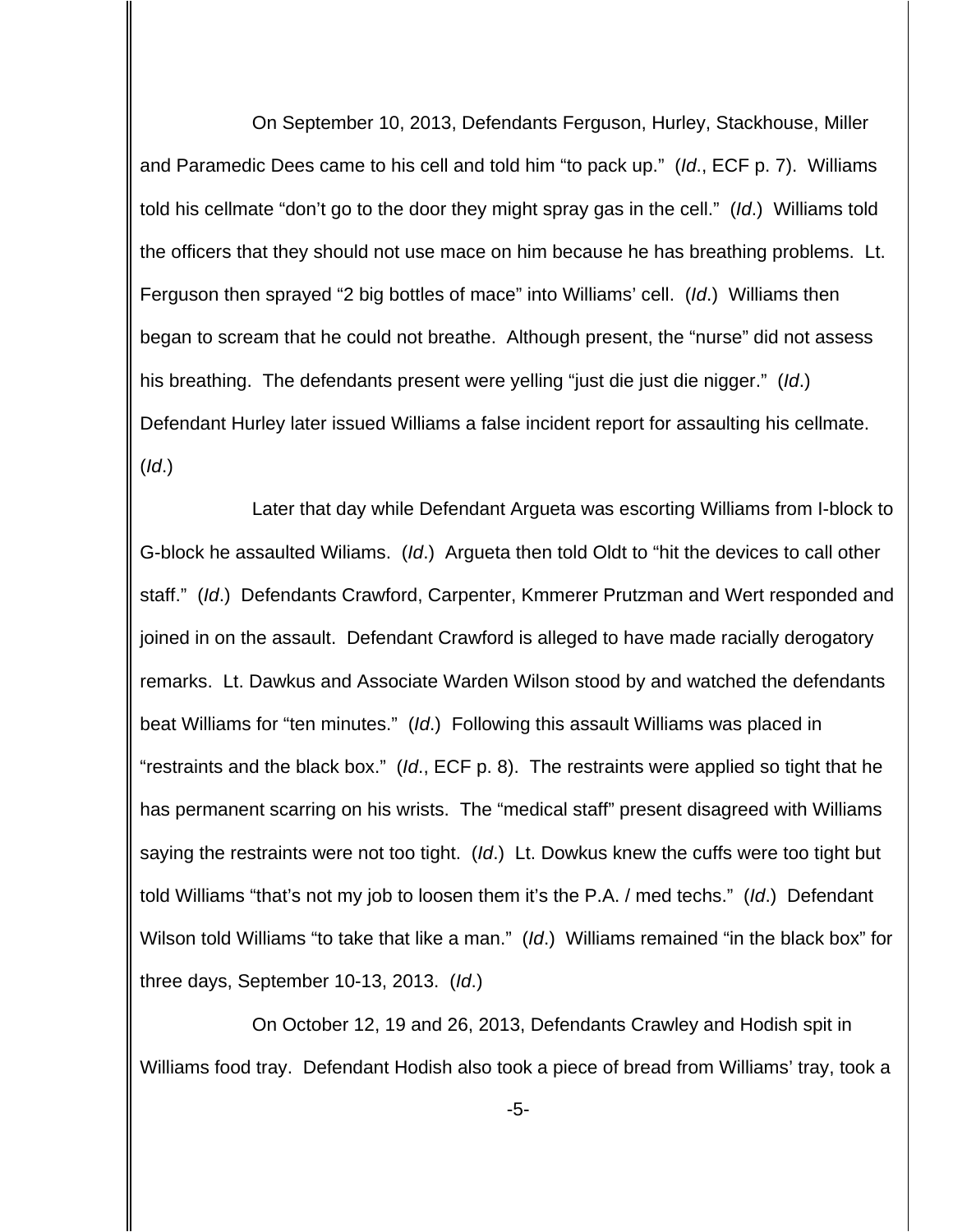bite and said "bon appetite, bitch." (Id.) Williams says he spoke to Lt. Dawkus and A.W. Hotzapple (a non-defendant) about this incident. (Id.)

Williams also alleges that "Nurse Lindsey" issued him a false incident report because "the office" did not like him because they "read [his] case off the computer" which led to him getting "ruffed up by the staff." (Id.)

DHO Jordan is alleged to have falsified the outcome of two incident reports when he was found guilty of assaulting and resisting staff on January 4, 2013, and September 18, 2013. (Id.) Williams claims that video footage from these events will exonerate him and reveal that he was issued the incident reports by unnamed staff to cover up their assaulting him.

Finally, Williams claims Counselor Diltz threw away his legal work to "cover for fellow officers." (Id.) He claims that on September 24, 2013, he mailed a civil rights action which the federal court, the Lewisburg Prison project and his sentencing judge never received. (Id.)

B. Undisputed Facts Related to Williams' Exhaustion of BOP Administrative Remedies as to the Claims Presented in his Complaint.

After a prisoner is required to attempt to resolve the issue informally, with staff, 28 C.F.R. § 542.13(a); DSMF ¶ 21, the BOP has a three-tiered administrative remedy process that must be completed. This process allows a federal prisoner "to seek formal review of an issue relating to any aspect of his/her own confinement." See 28 C.F.R. § 542.10(a); Doc. 32, Defs.' Statement of Material Facts (DSMF), ¶ 20. If the informal resolution is unsuccessful, the prisoner then files a formal administrative remedy at the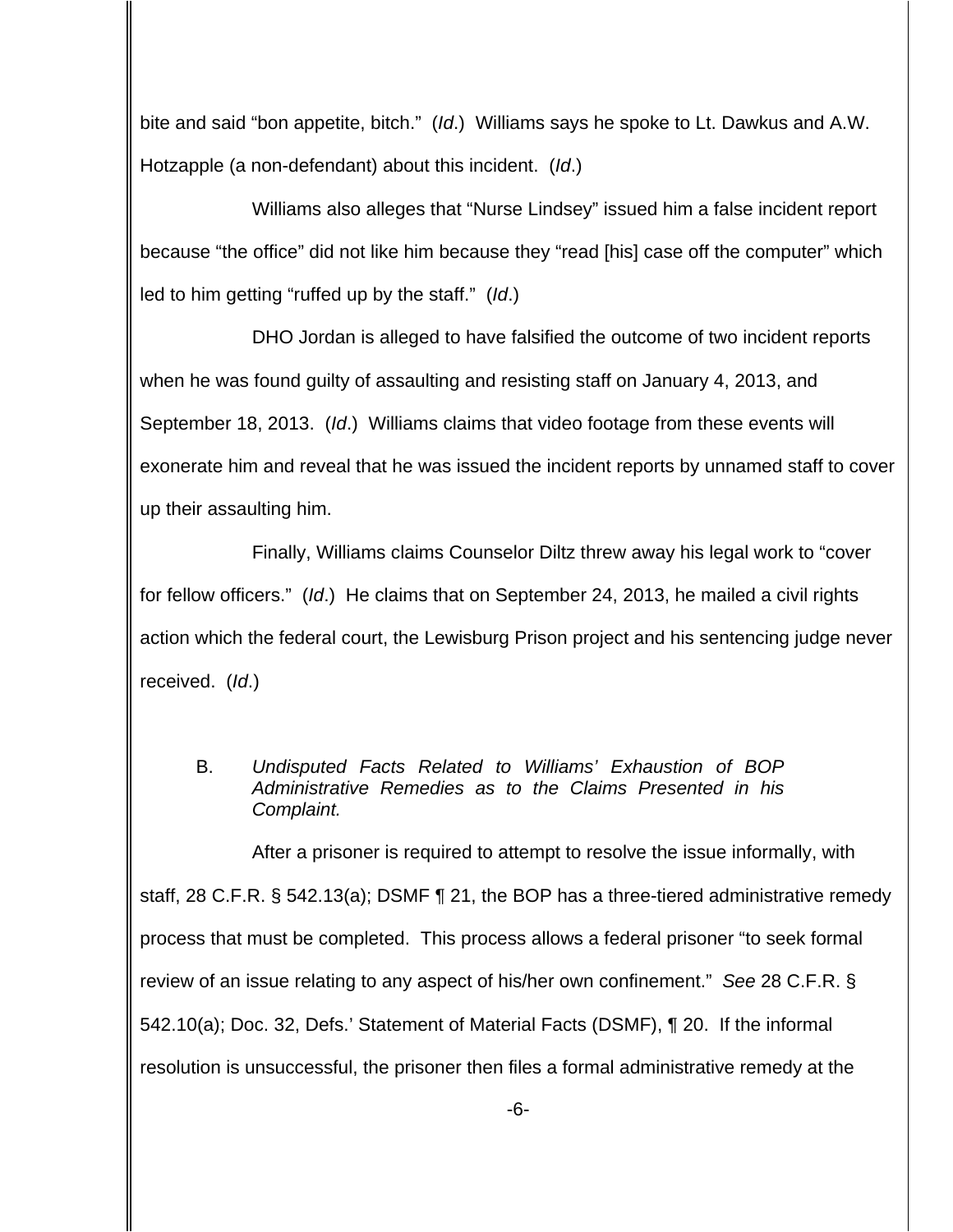institution of confinement within twenty calendar days following the date on which the basis of the grievance occurred, except where the prisoner demonstrates a valid reason for delay.<sup>3</sup> See 28 C.F.R. § 542.14(a), (b); DSMF ¶ 22. The Warden has 20 calendar days to respond to the inmate's administrative remedy request. See 28 C.F.R. § 542.18; DSMF ¶ 23. An inmate dissatisfied with the Warden's response may file an appeal to the BOP Regional Director within 20 calendar days of the date the Warden signed the response. See 28 C.F.R. § 542.15; DSMF ¶ 24. As a last step, where the prisoner is not satisfied with the Regional Director's response, he or she may submit an appeal to the BOP's Central Office within 30 calendar days of the Regional Director's response. See 28 C.F.R. § 542.15(a); DSMF ¶ 25. No administrative remedy is considered fully exhausted until it has been considered and denied by the BOP Central Office. DSMF ¶ 26. If an administrative remedy is rejected at any level, it is returned to the inmate with a written notice explaining the reason for the rejection and if the defect on which the rejection is based is correctable, the inmate is advised to resubmit the request or appeal. See 28

28 C.F.R. § 542.14(b).

3

Where an inmate demonstrates a valid reason for delay, an extension in filing time may be allowed. In general, valid reason for delay means a situation which prevented the inmate from submitting the request within the established time frame. Valid reasons for delay include the following: an extended period in-transit during which the inmate was separated from documents needed to prepare the Request or Appeal; an extended period of time during which the inmate was physically incapable of preparing a Request or Appeal; an unusually long period taken for informal resolution attempts; indication by an inmate, verified by staff, that a response to the inmate's request for copies of dispositions requested under § 542.19 of this part was delayed.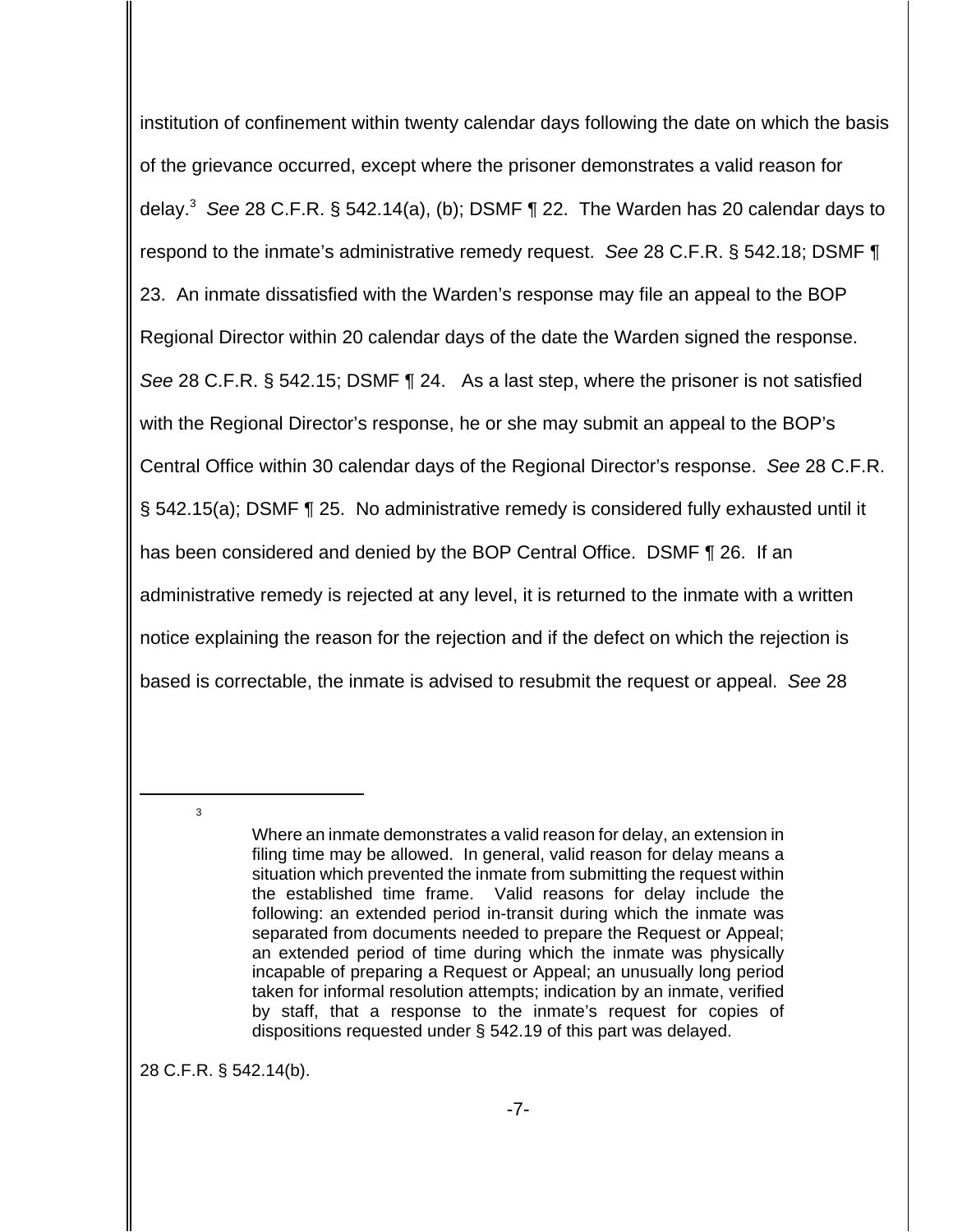C.F.R. § 542.17; DSMF ¶ 27. The BOP does not maintain copies of rejected administrative remedies. DSMF ¶ 27.

> If an inmate reasonably believes the issue [being grieved] is "sensitive and the inmate's safety or well-being would be placed in danger if the [administrative remedy] Request became known at the institution, the inmate may submit the Request directly to the appropriate Regional Director. The inmate shall clearly mark "Sensitive" upon the Request and explain, in writing, the reason for not submitting the Request at the institution. If the Regional Administrative Remedy Coordinator agrees that the Request is sensitive, the Request shall be accepted. Otherwise, the Request will not be accepted and the inmate shall be advised in writing of that determination, without a return of the Request. The inmate may pursue the matter by submitting an Administrative Remedy Request locally to the Warden. The Warden shall allow a reasonable extension of time for such a resubmission.

28 C.F.R. § 542.14(d)(1).

 As of the filing of Defendants' Summary Judgment materials, Williams had filed a total of 37 administrative remedies since his incarceration with the BOP. DSMF ¶ 28. The only administrative remedy request Williams fully exhausted while housed at USP Lewisburg concerned a request for halfway house placement. DSMF ¶ 43. A review of Williams' administrative remedies reveals that three of them possibly relate to the claims raised in his Complaint: Administrative Remedy (AR) No. 748027; AR No. 748451; and AR 759031. DSMF ¶¶ 28 - 29, 33, and 39; see also Doc. 32-1, ECF pp. 63 - 66.

Williams filed AR No. 748027-R1 directly to the BOP's Regional Director on August 26, 2013, alleging that the subject matter, a complaint against a staff member, was sensitive in nature. DSMF ¶¶ 29-30. The Regional Director rejected the administrative remedy finding that it was not sufficiently sensitive and directed Williams to submit the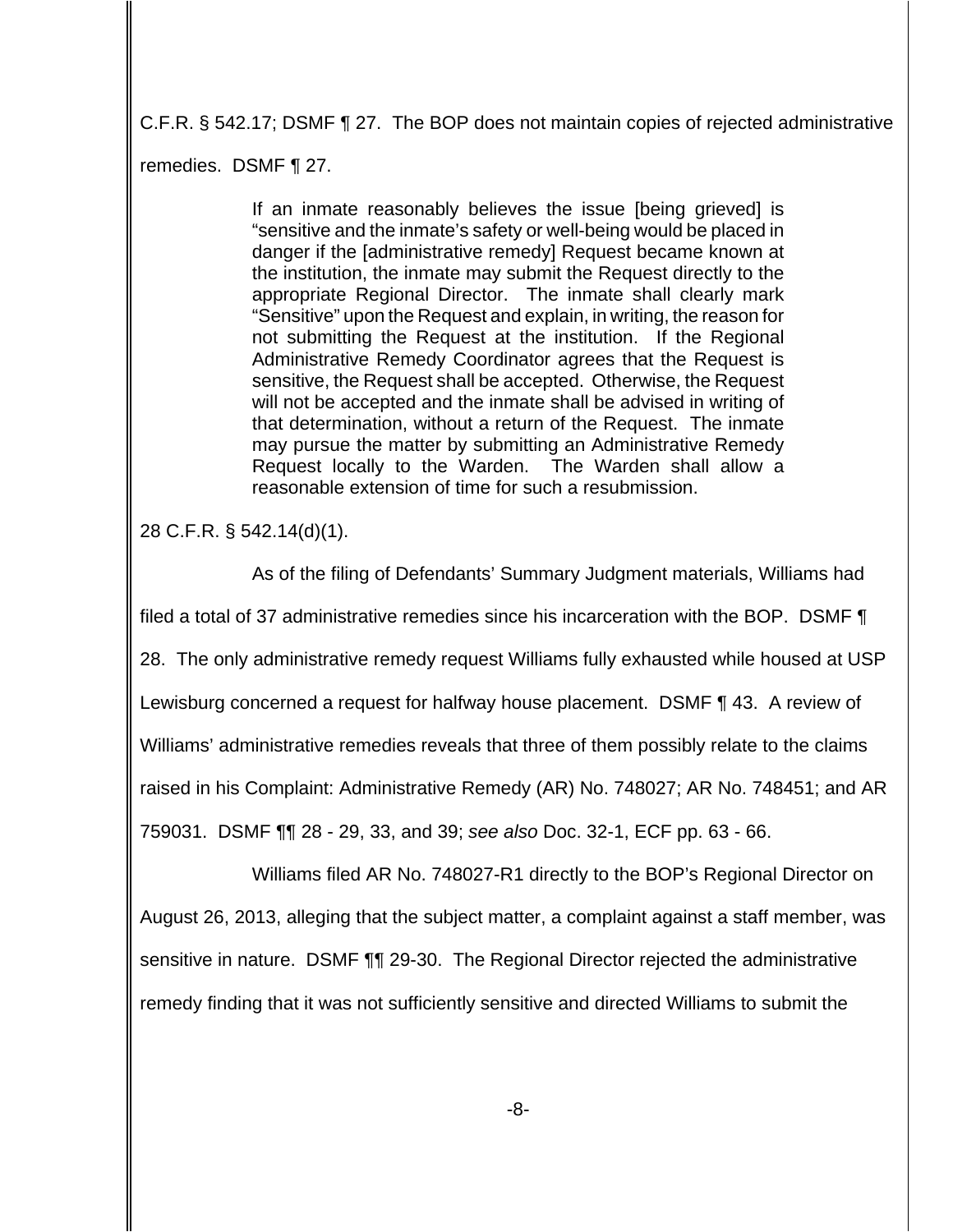remedy at the institution level. DSMF ¶ 31. Williams' appeal of this response to the BOP's Central Office was similarly rejected. DSMF ¶ 32.

On September 3, 2013, Williams filed AR No. 748451-F1 at the institutional level alleging staff misconduct and racial discrimination. DSMF ¶ 33. The Warden rejected the administrative remedy as untimely, but noted that a copy of the remedy was forwarded to the appropriate office for review. DSMF ¶ 34. The Regional Director concurred with the institution's rejection of the administrative remedy as untimely. Williams appealed the Regional Director's response to the BOP's Central Office. DSMF ¶ 37. The appeal was rejected and Williams was advised "[y]ou will need to refile your grievance to the institution & also include staff memo stating reason for untimeliness with your resubmission." DSMF ¶ 38.

Williams filed AR No. 759031-R1 with the BOP Regional Deputy on November 22, 2013, alleging a complaint against staff. DSMF ¶ 39. Again, Williams alleged that the remedy was sensitive in nature. However, the Regional Director rejected it as sensitive and directed Williams to re-file his administrative remedy at the institution level. DSMF ¶ 40. Williams' appeal to the BOP Central Office was similarly rejected. DSMF ¶ 41.

IV. Discussion

The Prison Litigation Reform Act (PLRA) requires that an inmate exhaust all available administrative remedies before he may maintain a suit in federal court:

> No action shall be brought with respect to prison conditions under § 1983 of this title, or any other Federal law, by a prisoner confined in any jail, prison, or other correctional facility under such administrative remedies as are available are exhausted.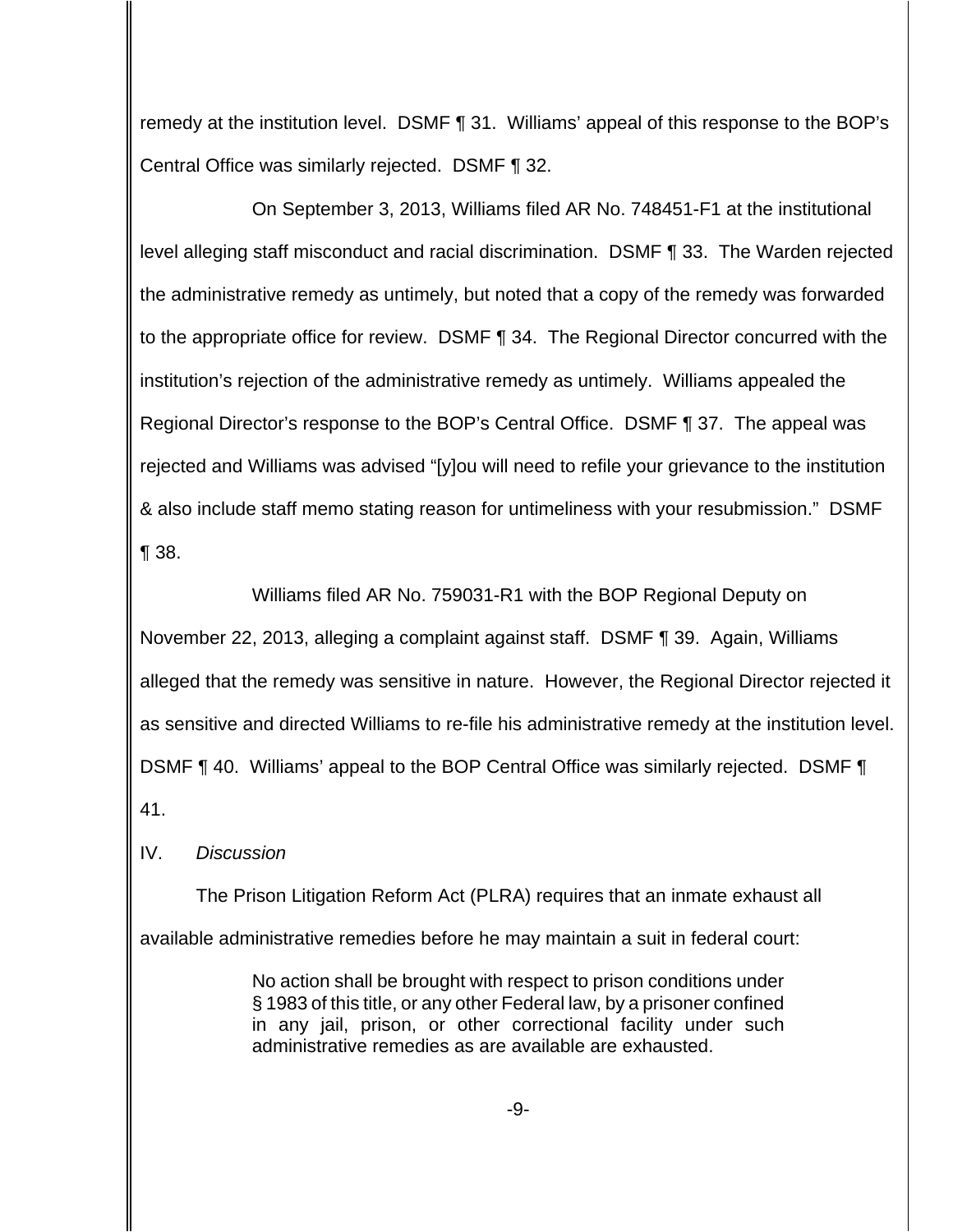42 U.S.C. § 1997e(a); Small v. Camden Cnty., 728 F.3d 265, 268 (3d Cir. 2013). This "exhaustion requirement applies to all inmate suits about prison life, whether they involve general circumstances or particular episodes, and whether they allege excessive force or some other wrong," including civil-rights suits by federal prisoners. Porter v. Nussle, 543 U.S. 516, 523, 122 S.Ct. 983, 992, 152 L.Ed.2d 12 (2002). Under the PLRA, a prisoner must properly exhaust all available administrative remedies prior to filing suit. 42 U.S.C. § 1997e(a); Woodford v. Ngo, 548 U.S. 81, 83-84, 126 S.Ct. 2378, 2382-83, 165 L.Ed.2d 368 (2006). That is, "prisoners must complete the administrative review process in accordance with the applicable procedural rules — rules that are defined not by the PLRA, but by the prison grievance process itself." Jones v. Bock, 549 U.S. 199, 218, 127 S.Ct. 910, 922, 166 L.Ed.2d 798 (2007)(internal citation and quotation marks omitted). "Proper exhaustion demands compliance with the agency's deadlines and other critical procedural rules." Woodford, 548 U.S. at 90-91, 126 S.Ct. at 2386; Williams v. Beard, 482 F.3d 637, 639 (3d Cir. 2007). Failure to substantially comply with procedural requirements of the applicable prison's grievance system will result in a procedural default of the claim. Spruill v. Gillis, 372 F.3d 218, 227-32 (3d Cir. 2004). Further, the PLRA "completely precludes a futility exception to its mandatory exhaustion requirement." Nyhuis v. Reno, 204 F.3d 65, 71 (3d Cir. 2000). The Supreme Court has clearly stated that "there is no question that exhaustion is mandatory under the PLRA and that unexhausted claims cannot be brought in court." Jones, 549 U.S. at 212, 127 S.C. at 918-19.

A prisoner is not required to allege that administrative remedies have been exhausted. Jones, 549 U.S. at 216, 127 S.Ct. at 921; Ray v. Kertes, 285 F.3d 287 (3d Cir. 2002). Failure to exhaust available administrative remedies is an affirmative defense. (Id.)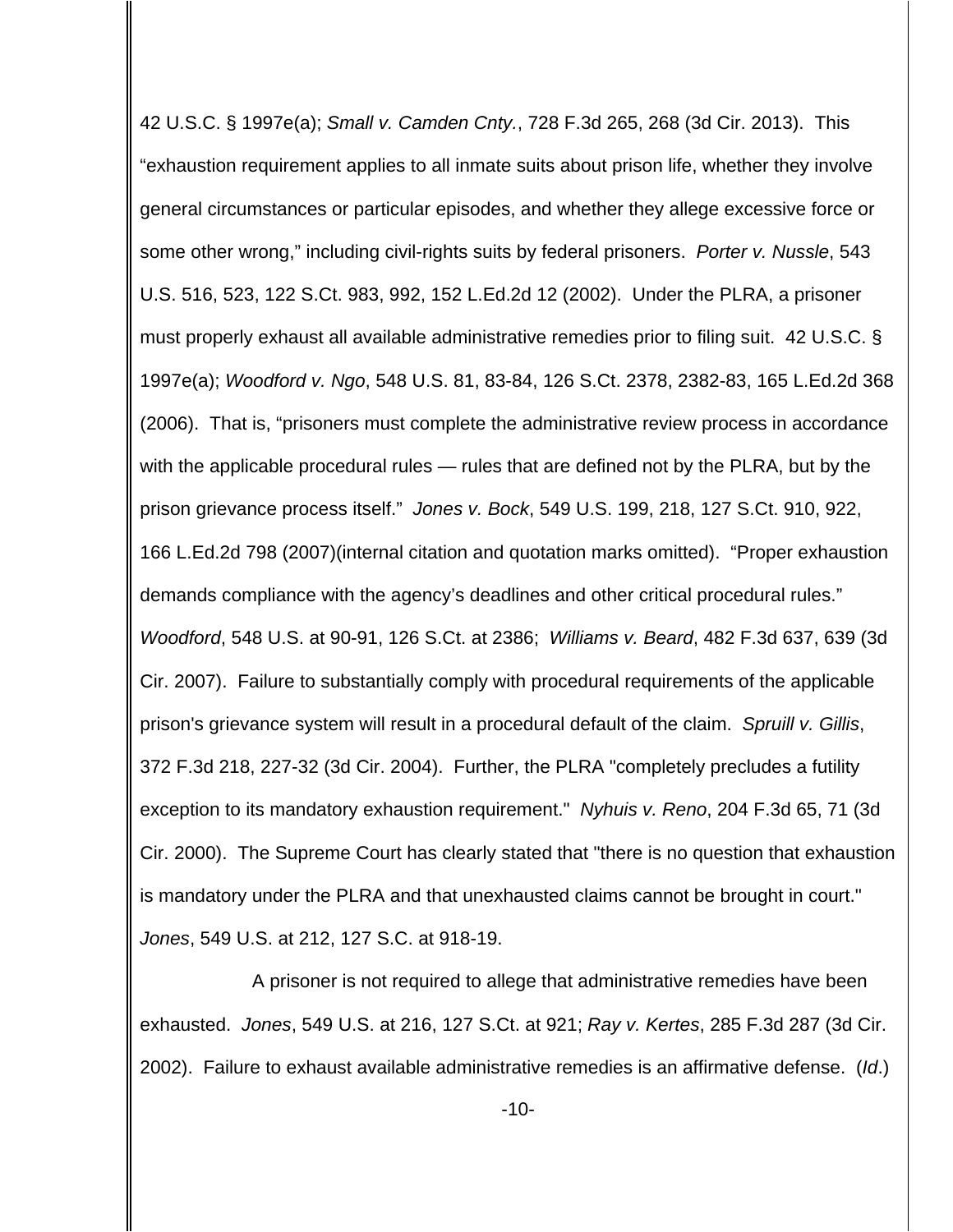As such, it must be plead and proven by the Defendants. *Brown v. Croak*, 312 F.3d 109, 111 (3d Cir. 2002).

In their motion, Defendants present the affirmative defense that they are entitled to judgment as a matter of law with respect to all claims against all defendants due to Williams' failure to properly exhaust his available administrative remedies. The evidence submitted by Defendants reveals that Williams has only properly exhausted one administrative remedy, on a topic unrelated to the issues presented in this case, during his tenure with the BOP. While Defendants candidly point out the existence of three administrative remedies that could related to claims presented in this matter (complaint of staff misconduct and racial discrimination), these administrative remedies were not properly exhausted. The two administrative remedies (AR Nos. 748027 and 759031) relating to unspecified "staff complaint[s]" were filed as "sensitive" by Williams, as permitted by the BOP's administrative remedy process. However, although Williams argues the Regional Director's rejection of these remedies as non-sensitive was due to "bias," he does not dispute that BOP policy allows for such rejection or explain why he did not re-file his grievances at the institutional level as instructed. Thus, to the extent either of those administrative remedies addressed issues of staff mistreatment or issues asserted in the Complaint, they are unexhausted.

The same is true with respect to Williams' administrative remedy concerning allegations of staff misconduct and racial discrimination (AR No. 748451). The Warden rejected the administrative remedy as untimely filed. Williams was advised to re-file at the institutional level with an explanation for his untimely original filing. Again, Williams fails to explain any impediment or other reason as to why he never re-filed this administrative